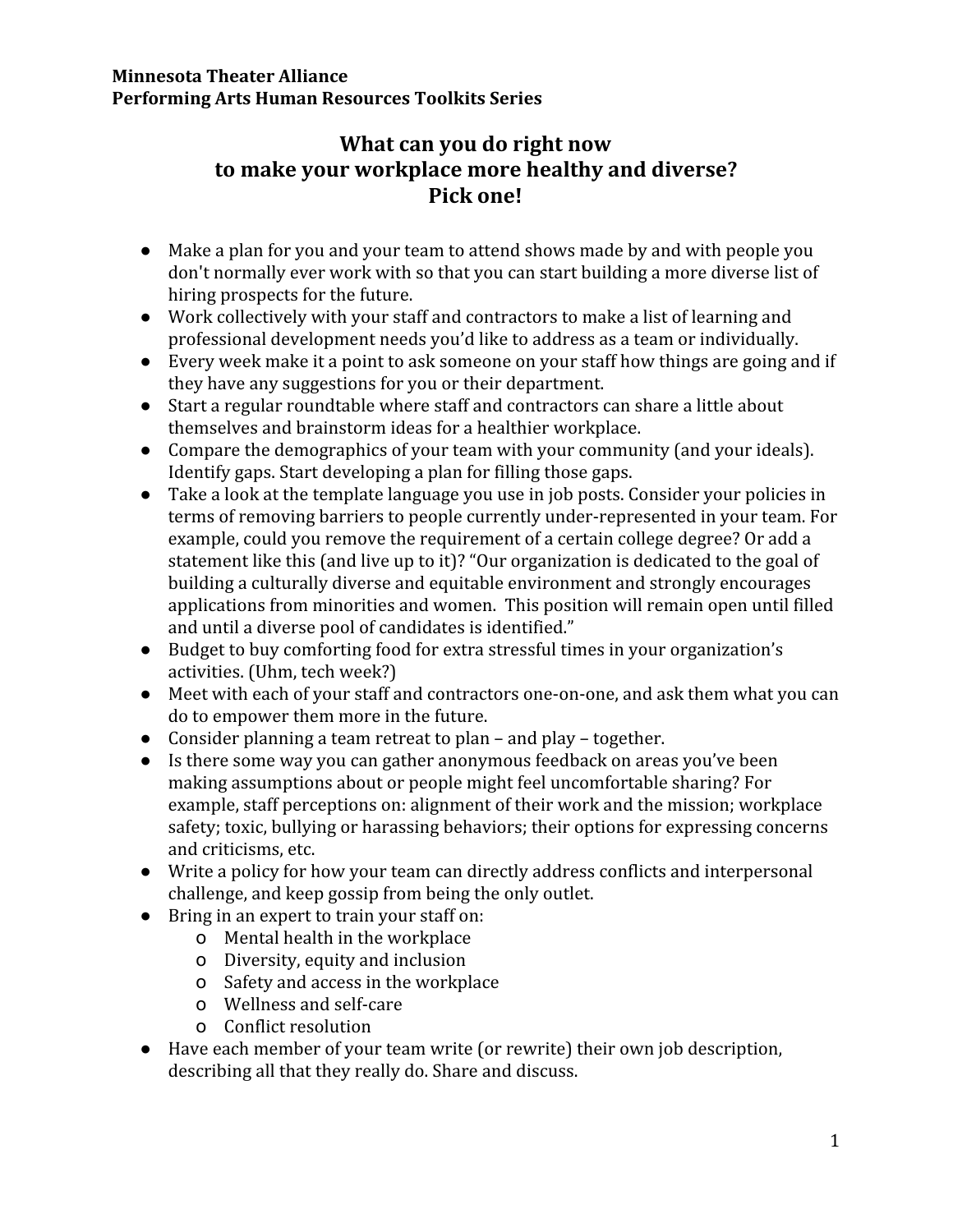### **Minnesota Theater Alliance Performing Arts Human Resources Toolkits Series**

# **What can you do right now to make your workplace more healthy and diverse? Pick one!**

- Find an opportunity to have your team do something physically together, even briefly, occasionally. Ecstatic dance? Yoga? A short walk around the neighborhood?
- As a team, develop a process for individuals to constructively share interpersonal challenges that are toxic or unproductive.
- As a team, discuss diversity: what does it mean, why do we value it, how are we diverse now (every individual is more than one thing), how could we be more diverse.
- Take a look at your holiday policy. Is it inclusive to many faiths and cultures?
- Make a list of behaviors your organization considers unacceptable and consider how to make it an enforceable policy.
- Consider whether anyone in your team regularly gets put in the role of being a token representative for a group of people. Talk to them about that. Are they comfortable with that role?
- Subscribe to arts blogs like You've Cott Mail, Howlround, and Nonprofit with Balls to get nationwide perspective on some of these issues.
- Ask for help from people with experience and expertise in these areas (like the people on the presentation and design team for PAHRTS).
- Have a conversation with your staff about personal / professional boundaries. Do they feel these boundaries are clear or blurred? Is your staff "taking work home with them"? Do they feel they are expected to? What tactics, strategies, rituals, could your organization put into place to make sure that these boundaries stay in place.
- $\bullet$  Try doing a life check-in at the start of staff meetings.
- Invite organizations such as Upstream Arts to come speak to your staff about how to be welcoming to people who have disabilities that are both visible and not visible.
- Consider the financial and cultural choices you make when choosing a caterer and coffee supplier, as well as professional services from designers, printers, and so on. e.g. Switch it up from club sandwiches to bahn mi.
- Poll your staff on their perceptions of "safety" in the theatre Does your Front of House staff have concrete tools to deal with sexist/racist remarks from patrons/artists? Does your Board of Directors speak the same language of diversity/equity/inclusion as your staff?
- Review your policies for lunch and other break times, as well as standard work days. Ask your staff to audit their actual work time for a week, how often they take breaks, etc. Self-evaluate how those hours are productive and if actually fewer hours or more breaks would improve health/productivity.
- Broaden your network! Attend/present a job fair at a local community college or other event where you're unlikely to find your usual job candidates.
- Identify the co-worker that you interact with or relate to the least and invite them out to lunch. See where the conversation takes you.